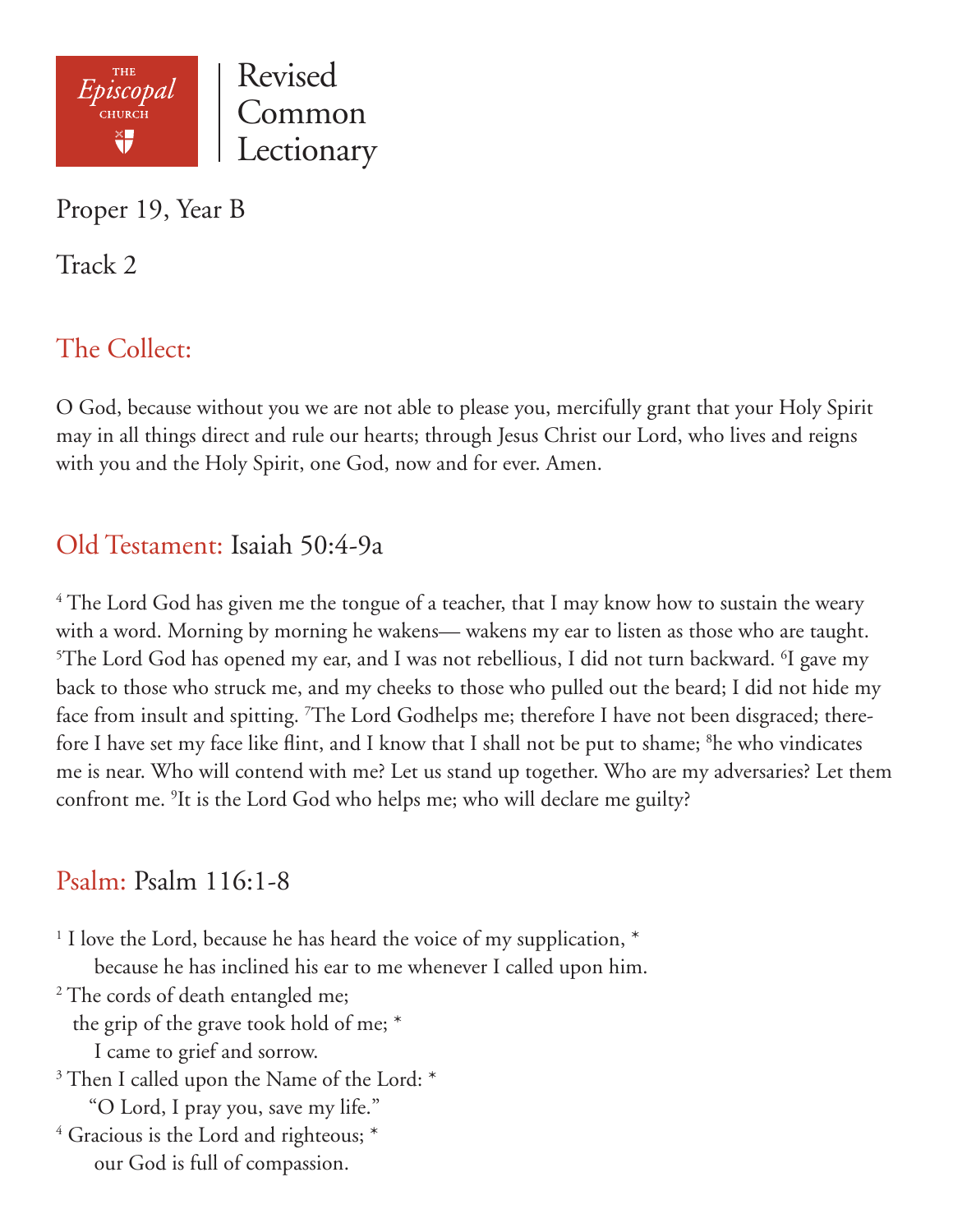5 The Lord watches over the innocent; \* I was brought very low, and he helped me.  $^6$  Turn again to your rest, O my soul,  $^\ast$  for the Lord has treated you well. 7 For you have rescued my life from death, \* my eyes from tears, and my feet from stumbling. 8 I will walk in the presence of the Lord \* in the land of the living.

## Epistle: James 3:1-12

<sup>1</sup> Not many of you should become teachers, my brothers and sisters, for you know that we who teach will be judged with greater strictness. <sup>2</sup>For all of us make many mistakes. Anyone who makes no mistakes in speaking is perfect, able to keep the whole body in check with a bridle. 3 If we put bits into the mouths of horses to make them obey us, we guide their whole bodies. 4 Or look at ships: though they are so large that it takes strong winds to drive them, yet they are guided by a very small rudder wherever the will of the pilot directs. 5 So also the tongue is a small member, yet it boasts of great exploits. How great a forest is set ablaze by a small fire! 6 And the tongue is a fire. The tongue is placed among our members as a world of iniquity; it stains the whole body, sets on fire the cycle of nature, and is itself set on fire by hell. 7 For every species of beast and bird, of reptile and sea creature, can be tamed and has been tamed by the human species, 8 but no one can tame the tongue—a restless evil, full of deadly poison. <sup>9</sup>With it we bless the Lord and Father, and with it we curse those who are made in the likeness of God. 10From the same mouth come blessing and cursing. My brothers and sisters, this ought not to be so. 11Does a spring pour forth from the same opening both fresh and brackish water? 12Can a fig tree, my brothers and sisters, yield olives, or a grapevine figs? No more can salt water yield fresh.

#### Gospel: Mark 8:27-38

<sup>27</sup> Jesus went on with his disciples to the villages of Caesarea Philippi; and on the way he asked his disciples, "Who do people say that I am?" 28And they answered him, "John the Baptist; and others, Elijah; and still others, one of the prophets." <sup>29</sup>He asked them, "But who do you say that I am?" Peter answered him, "You are the Messiah." <sup>30</sup>And he sternly ordered them not to tell anyone about him.

<sup>31</sup> Then he began to teach them that the Son of Man must undergo great suffering, and be rejected by the elders, the chief priests, and the scribes, and be killed, and after three days rise again. 32He said all this quite openly. And Peter took him aside and began to rebuke him. <sup>33</sup>But turning and